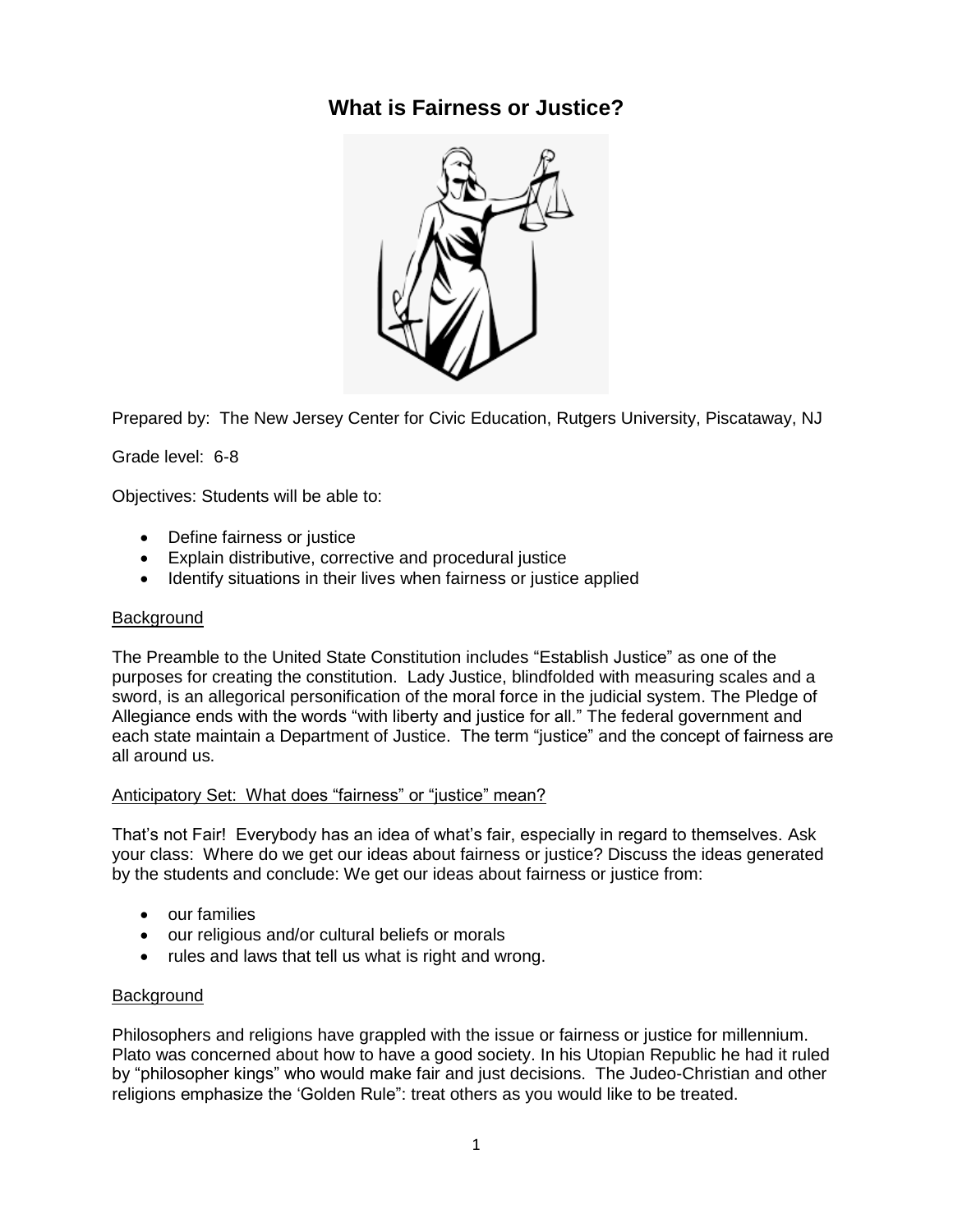Scottish Enlightenment philosopher David Hume (1711-1776) described justice as "… a convention [practice] entered into by all the members of a society to bestow stability on the possession of all those external goods, and leave everyone in the peaceable enjoyment of what he may acquire by his fortune and industry. . . it is by that means we maintain society...."

British jurist, philosopher and social reformer Jeremy Bentham (1748-1832) suggested that the fairness or justice of an act depended on the extent to which its benefits outweigh the pain or detriments to the greatest number of people (Utilitarian Theory).

John Rawls (1921-2002) was concerned that the liberties or interests of some citizens (especially minorities) might be limited or sacrificed for the "good" of the majority and suggested that inequalities are justified only if they benefit the worst off (the difference principle in distributive justice). He suggested that to determine what is "just" we should consider how we should treat everybody by operating behind a "veil of ignorance," not knowing who is the object of our actions.

#### Three types of justice

Fairness may depend on the situation.

For example, when we are concerned about the fairness of how something is shared or distributed, we look at the benefit or the burden of the thing to be distributed. For example, how should the amount of pay for work (the benefit) be allocated? Or how should household chores or taxes (the burden) be distributed. This is **distributive justice**. John Rawls was mostly concerned about distributive justice and this probably what we think of mostly often when we talk about fairness or justice.

When we are concerned about the fairness of how we correct or respond to some injury (such as an accident) or wrongdoing (such as a crime), we are talking about **corrective justice**.

When we are concerned about how we gather information and make decisions, we are talking about **procedural justice**.

Activity: Ask students to identify which type of justice is involved in the following situations:

Your class has 12 color markers. There are 20 students who want to use them.

Distributive—how to share the markers

A student in your class cheats on a test.

Corrective—how to respond to a wrong

• The principal wants to find out who painted graffiti in the restrooms.

Procedural—how to gather information

Your class has to decide how much each student should donate for a spring party.

Distributive—how to share the burden

• The librarian has \$2000 to spend on the school library. She has to decide whether to buy more books or a new computer.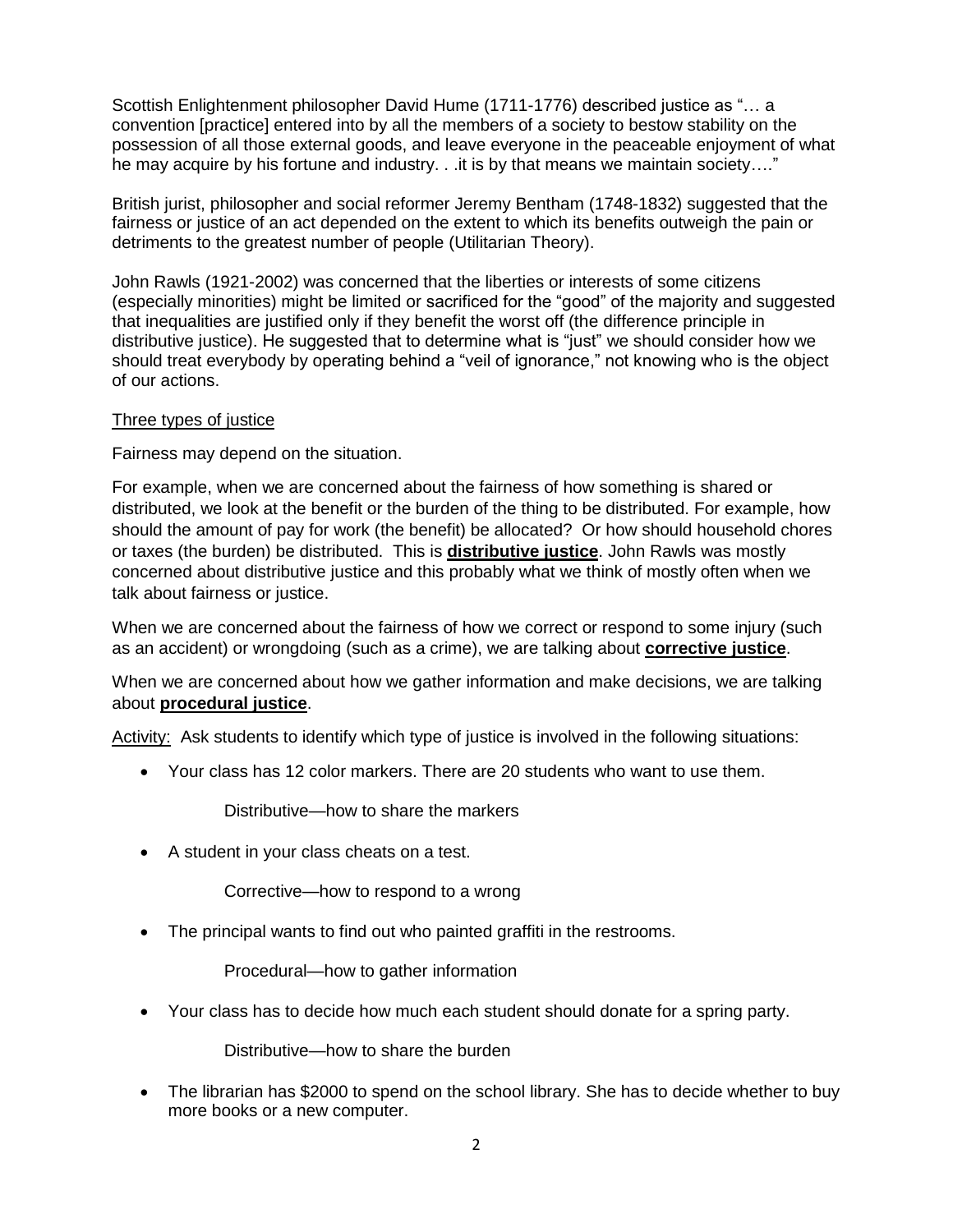Procedural—how to fairly gather information and decide

During recess, a student in your class throws a ball and breaks a window.

Corrective—how to respond to a wrong

Have students identify situations involving distributive, corrective and procedural justice from media sources or in their own lives and discuss them in class.

#### Distributive Justice

Distributive justice is based on the principle of similarity, that is, people who are in similar positions should be treated the same. How do we determine which similarities or differences are important? We consider: need, capacity and dessert.

Ask: What are the Similarities or Differences among these people in terms of

• Need: the degree to which the persons or groups are similar or different in terms of need for what is being distributed.

Example: Suppose there are ten people waiting in a hospital emergency room. Six have been waiting a long time, but are not seriously injured. The other four, who just arrived, suffered severe injuries in a car crash.

#### Ask students: Who has the greatest need and should be seen first?

The four seriously injured people because they had the greatest need.

 Capacity: the degree to which the persons or groups are similar or different in terms of their capacity or ability to deal with whatever is being distributed.

Example: Six students want to work on the school newspaper. Two of the students write very well.

#### Ask: Who has the greatest capacity and should be given the opportunity?

The two students who write well should be given the opportunity to write om the school newspaper based on their capacity or ability.

• Desert: the degree to which the persons or groups are similar or different in terms of deserving what is being distributed.

Example: Suppose that in the Olympic Games six nations had teams running the 400 meter relay race. At various stages, different teams were ahead, but at the finish the runner from Germany was first over the finish line, the runner from Canada was second over the line and the runner from the United States was third over the line.

### Ask: Which teams were the most deserving of the Gold Medal, Silver Medal and Bronze Medal?

Germany deserved the Gold Medal to Germany, Canada the Silver Medal and the U.S. the Bronze Medal based on their performance.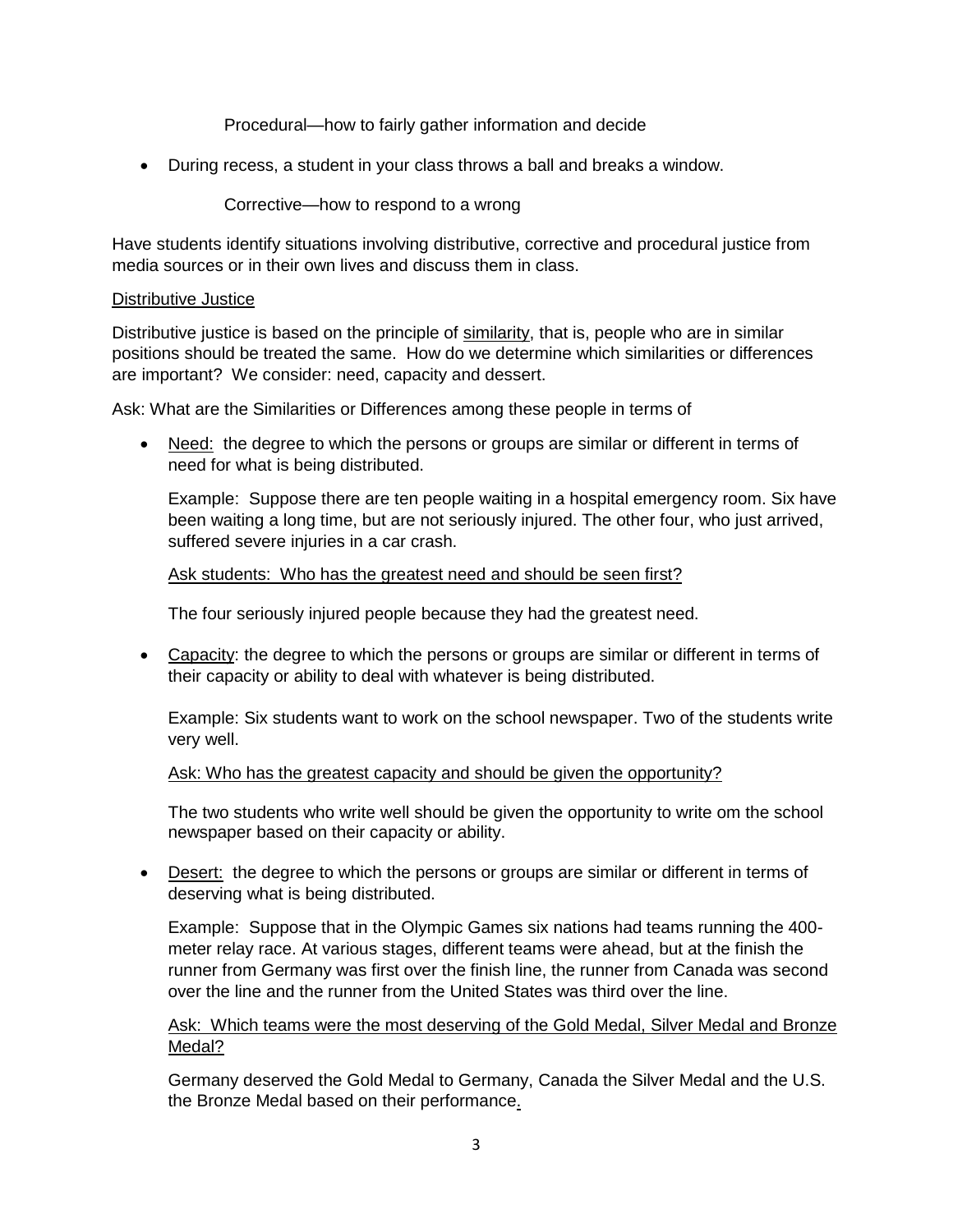Activity: Have students consider the following scenarios and determine:

- How are the people in each situation the same?
- How are the different?
- How should similarity of need, capacity or desert be applied?
- What would be the fair thing to do in each situation?

1: Your community has had a terrible fire. The Red Cross has a limited amount of food and clothing to help people. The fire did not hurt several families. It did destroy the home and property of many others.

 $\circ$  Those families whose homes were destroyed should get the limited food and clothing based on the greatest need and desert.

2: On the island of Exuma, food was distributed to people based on how tall they were. Tall people got more food than short people. The reasoning behind the policy was that the shorter a person was, the smaller his or her stomach was and the less food he or she needed.

o Height is not a rational basis for a fair distribution of benefits (food).

3: You want to leave your five-year old child with a baby sitter. Your cousins have all asked to babysit. The ages of your cousins are seven, ten and fourteen.

 $\circ$  Capacity—in this case age-should be the basis for deciding what would be fair. The 14 year old is probably the only one with the capacity to babysit.

4: In your class, three students always interrupt others. They make it difficult to learn. Your teacher needs to decide who should receive poor grades in citizenship.

 $\circ$  Desert—obviously the students who are always interrupts do not deserve a good grade in citizenship.

### Corrective Justice

Corrective justice refers to the fairness of responses to wrongs or injuries. Wrongs are intentional and may require different responses than injuries, which are unintentional, such as accidents or carelessness. Criminal negligence is conduct where a person ignores an obvious risk or disregards the life and safety of those around him and is a wrong, even if the resulting injuries were not specifically intended.

Ask students: Do the following situations involve wrongs or injuries?

- Three teenagers assaulted Mrs. Samuels. They stole her purse. Mrs. Samuels broke her arm in the fall.
	- $\circ$  The assault was an intentional wrong. While breaking her arm was probably not intentional, it was something that was potentially foreseeable from the assault and therefore, negligent and a wrong.
- Jake extorted money (\$1000) from Ryan based on blackmail.
	- o A wrong or crime—extorting money is an intentional crime and it requires preparation and intent.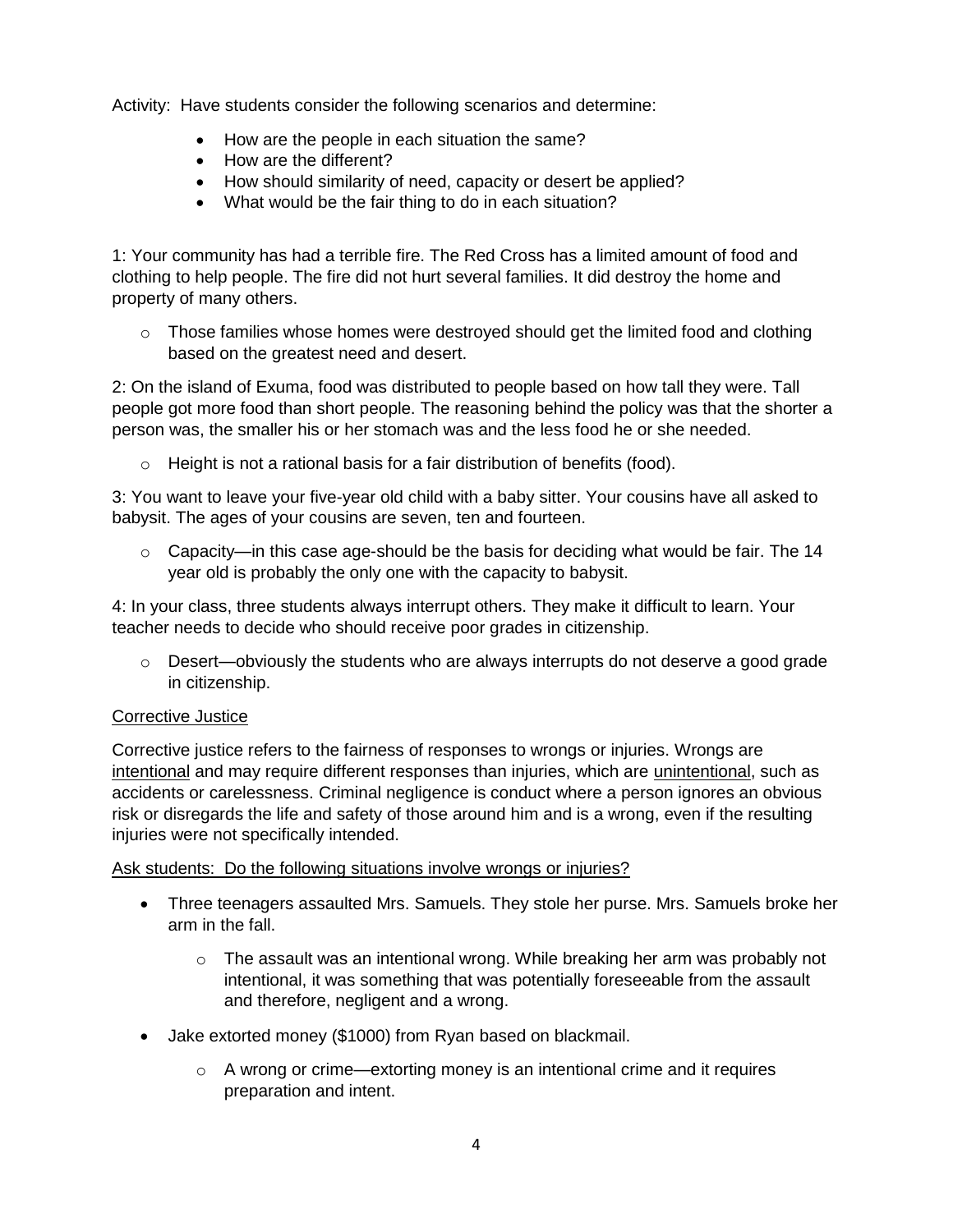- Juliet dropped Paula's pot. The pot broke into several pieces.
	- o Injury—an accident, not intentional
- Sally takes her baby sister's toys because she is making noise with them and bothering her.
	- o A wrong—Intentional
- Suzy and Tom run through Mr. Brown's garden causing damage.
	- $\circ$  May not have been intentional, but Tom and Suzy should have known that they were being negligent and causing damage.
- After borrowing a book from the library, Mr. Green lost it.
	- o Injury—not intentional
- Matt and Mark had an argument. Matt is angry. He thinks about how angry he is and plans revenge. The next week, he buys a gun and shoots and kills Mark.
	- o A wrong or crime—intentional
- Just before an election for mayor in a small town, a local newspaper opposed to one of the candidates printed several stories which hinted that the candidate might be guilty of taking bribes and having connections with organized crime.
	- o Might be a wrong—intentional comments made
- Two men were arrested and convicted of selling narcotics to teenagers
	- o A wrong or crime—intentional selling of something illegal

### Additional Background: Why is intent so important?

Historically, corrective justice was based on ideas about "retribution" and "restoration". When members of one tribe harmed members of another, they had to pay compensation to keep the peace. Punishing offenders restores balance to society and satisfies society's need or desire for vengeance. Retribution and restorative principles appear in law codes from the ancient Near East, including the Babylonian Code of Hammurabi (c. 1750 BCE) and the Old Testament (written c. 13-14<sup>th</sup> century BCE). At its core is the principle of equal and direct retribution, as expressed in Exodus 21:23-25 as "an eye for an eye, a tooth for a tooth." Destroying the eye of a person of equal social standing meant that one's own eye would be put out. *Lex talionis* is Latin for the law of retaliation. It connects to the original retributive notion of paying back a debt, and it specifies that the debt is to be paid back in kind. Victims were to be compensated for the intentional and unintentional harms they suffered, and offenders were to be punished because they had done wrong. In general, the severity of the punishment was proportionate to the seriousness of the crime. This was viewed as "justice".

Under retribution, both the criminal act and the intent to commit it (*mens rea*) must be present before punishment can be imposed. Retribution also forbids the punishment of offenders who cannot be held responsible for their actions. Insane or intellectually disabled individuals, for example, should not be penalized for acts that result from mental illness or disability. In addition, acts that are truly accidental, as well as those committed by children, are not subject to the same punishment as those committed by adults who possess criminal intent.. If individuals do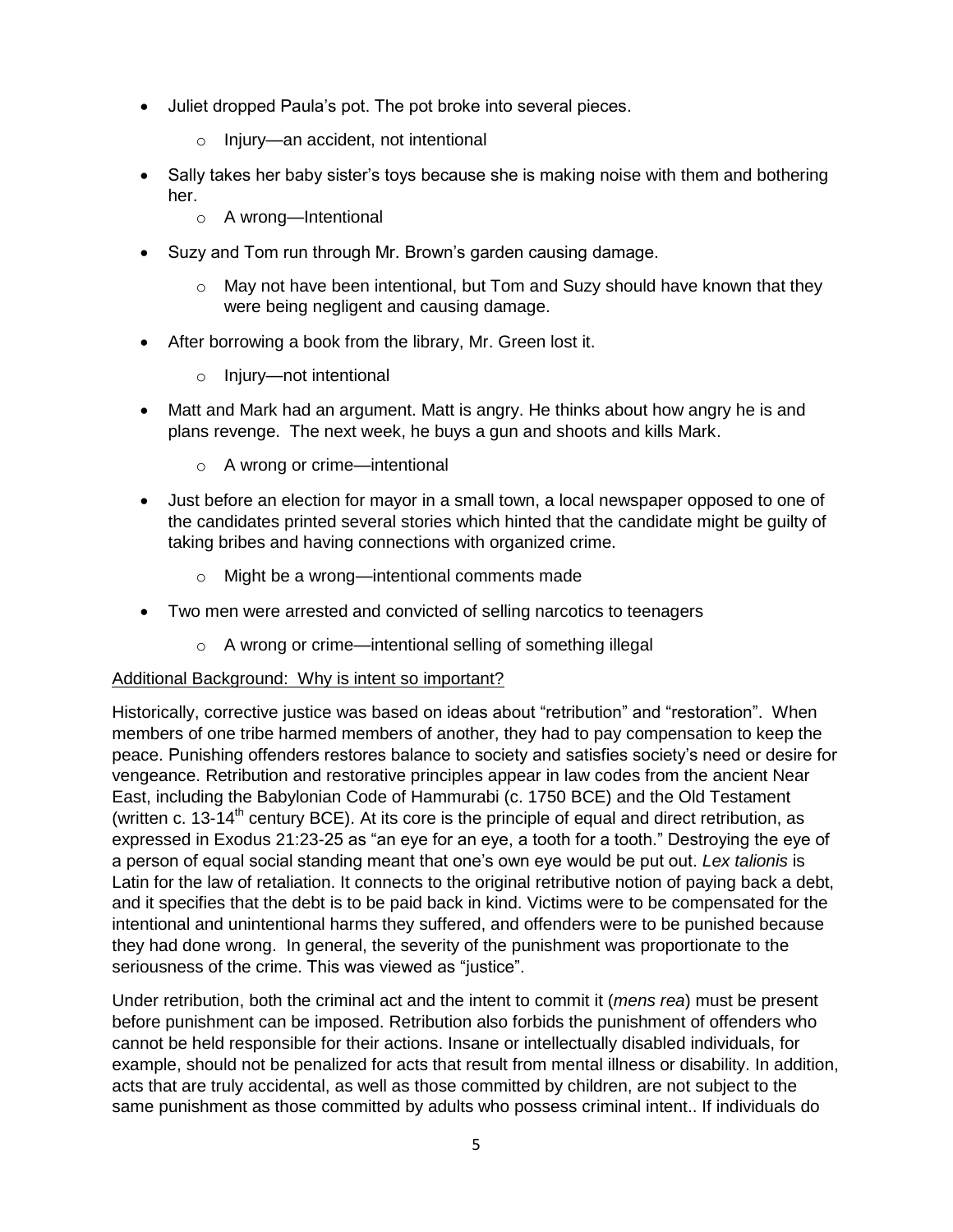not or cannot form *mens rea* (i.e., they cannot freely choose how they act), they do not deserve to be punished for their actions.

The restorative part of justice is focused on helping the victims and survivors of crime, usually in the form of receiving payment from the offender. If the crime is against the state, such as defacing a public building, since the whole community is harmed, the response may be community service or something to restore the community.

Most legal scholars agree that restorative and retributive justice elements coexisted for centuries in justice systems that recognized the value of victims and their recovery from harm perpetuated by offenders. In 451–450 BCE, the Law of Twelve Tables was drafted by a committee of Roman judges. It signaled the end of private justice achieved through blood feuds by confirming compensation as the accepted method of justice in ancient Rome. In the Twelve Tables, restitution was the sanction of choice for most crimes, and victim retaliation was tolerated only when attempts to obtain restitution had failed. In many respects, the Twelve Tables indicated the beginning of state-involved justice. Around 1116 England's Henry I redefined offenses as crimes against the king or government and thus shifted the focus of justice away from concern for victims. Instead of harming victims, crimes came to be viewed as transgressions against an amorphous "king's peace."

Other concepts for determining the basis of a fair response to a crime or wrong are "rehabilitation" and "deterrence." The concept is deterrence is to punish a wrongdoer so that it deters or stops others from committing such acts. The idea of criminal rehabilitation and prevention is to help those who have committed wrongs to change so that they will not commit any further crimes (prevention).

#### Critical Thinking Activity: Are these fair responses to wrongs? Why or why not?

- Three teenagers assaulted Mrs. Samuels. They stole her purse. Mrs. Samuels broke her arm in the fall. Mrs. Samuels charges the three teenagers with assault but they are only given a reprimand by the court.
	- $\circ$  Probably not. The assault was an intentional wrong. While breaking her arm was probably not intentional, it was something that was potentially foreseeable from the assault and therefore, negligent. Based on idea of retribution and restoration the three teenagers should receive a punishment proportional to the crime. On the other hand, if the teenagers were minors and had not committed any prior offenses, the court may be more concerned about rehabilitation and prevention the teenagers from committing other crimes.
- Jake extorted money (\$1000) from Ryan. The court sentenced him to 50 years in prison.
	- $\circ$  No. Although Jake has committed an intentional crime, 50 years in prison serves no purpose other than vengeance and is not a fair response to extorting \$1000.
- Juliet unintentionally dropped Paula's pot. The pot broke into several pieces. Paula asks Juliet to buy her a new pot, of the same size and quality.
	- $\circ$  Yes, this is probably fair. It restores Paula to where she was before the incident, which was unintentional.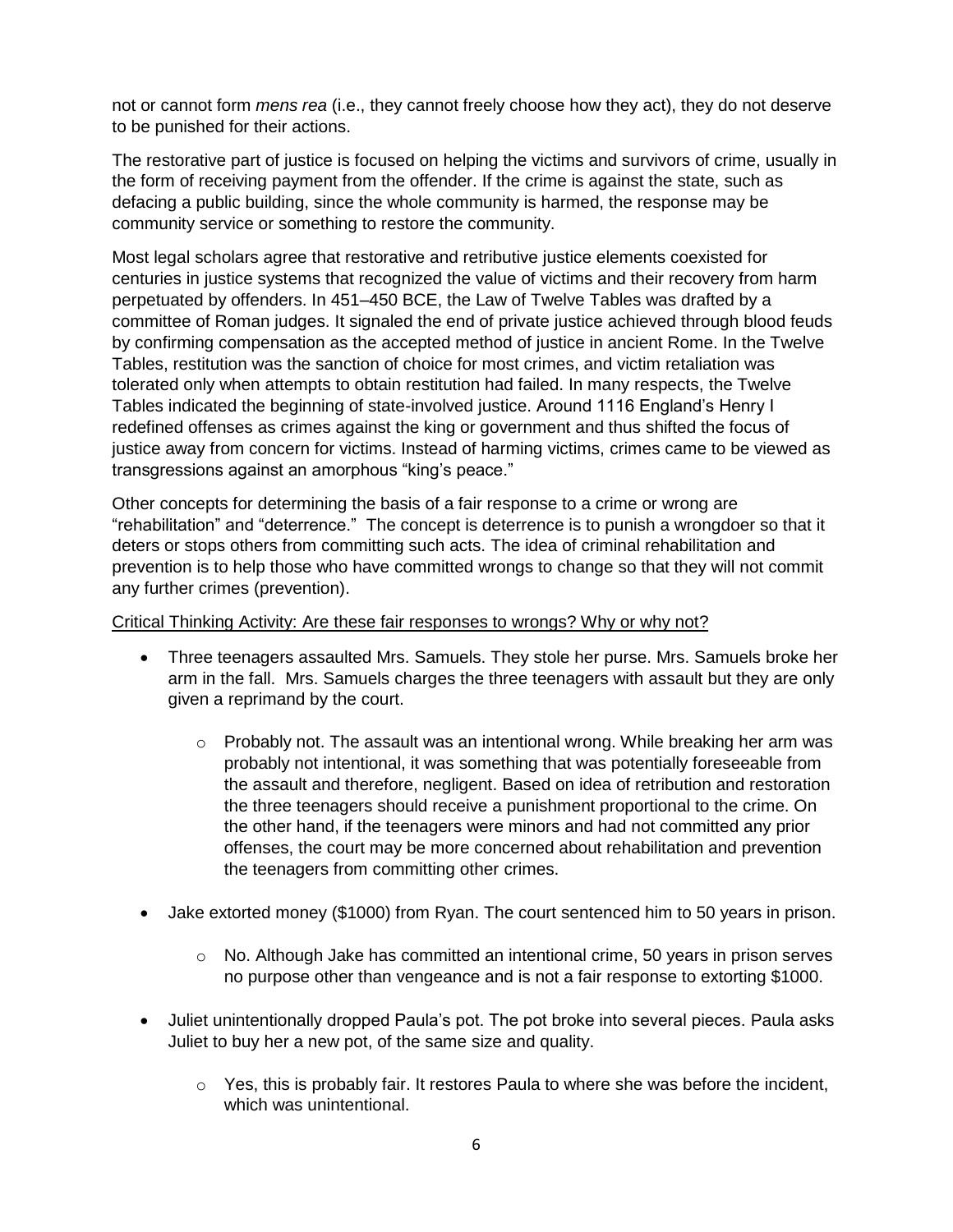- Sally takes her baby sister's toys because she is making noise with them and bothering her. Your parents send you to your room for an hour's timeout.
	- $\circ$  Yes, it is fair. The purpose of corrective justice is more than simply punishment, it also aims to prevent the wrongdoing from happening again (prevention) and to discourage others from committing wrongs and causing injuries for fear of the consequences (deterrence).
- Suzy and Tom run through Mr. Brown's garden causing damage. Mr. Brown asks them to either pay to repair the damage and/or work to fix it.
	- $\circ$  Yes, this is probably fair. Although the damage may not have been intentional, Tom and Suzy should have known that they were being negligent and causing damage. Having them fix or repair the damage restores Mr. Brown to where he was before the incident and is proportional to the injury. It will deter Suzy and Tom, and possibly others, from such negligent behavior. The issue would be how much money or work would be fair to make Mr. Brown whole.
- After borrowing a book from the library, Mr. Green lost it. The library required that he pay the price of a new book to compensate for the one he had lost.

.

- $\circ$  Yes, it is fair. Mr. Green injured the general public by losing a library book. Having him pay to replace the book will compensate the library for the injury and will deter Mr. Green and perhaps others from losing library books.
- Matt and Mark had an argument. Matt is angry. He thinks about how angry he is and plans revenge. The next week, he buys a gun and shoots and kills Mark. The court sentences Matt to five years in prison.
	- $\circ$  No, if a person kills someone else, it is usually referred to as a homicide, regardless of the intent and circumstances surrounding the situation. That does not mean that every homicide results in criminal charges. For example, certain instances of self-defense or homicide as a result of an accident may not warrant charges. However, there was no claim of self-defense here. If the homicide was planned or committed on purpose, as it was by Matt, it is considered murder. Generally, the penalty for murder in New Jersey, for example, can range from 15 years to life. The sentence for murder reflects the seriousness of the crime, and the desire to prevent recurrence and to deter others.
- Just before an election for mayor in a small town, a local newspaper opposed to one of the candidates printed several stories which hinted that the candidate might be guilty of taking bribes and having connections with organized crime. The candidate lost and sued the newspaper. At the trial, the newspaper was unable to provide any evidence to back up their stories. The court ordered the newspaper to pay the candidate \$20,000 in damages.
	- $\circ$  Question whether accidental or not. If not, it was libel and should be punished as a deterrent to keep newspapers from making false claims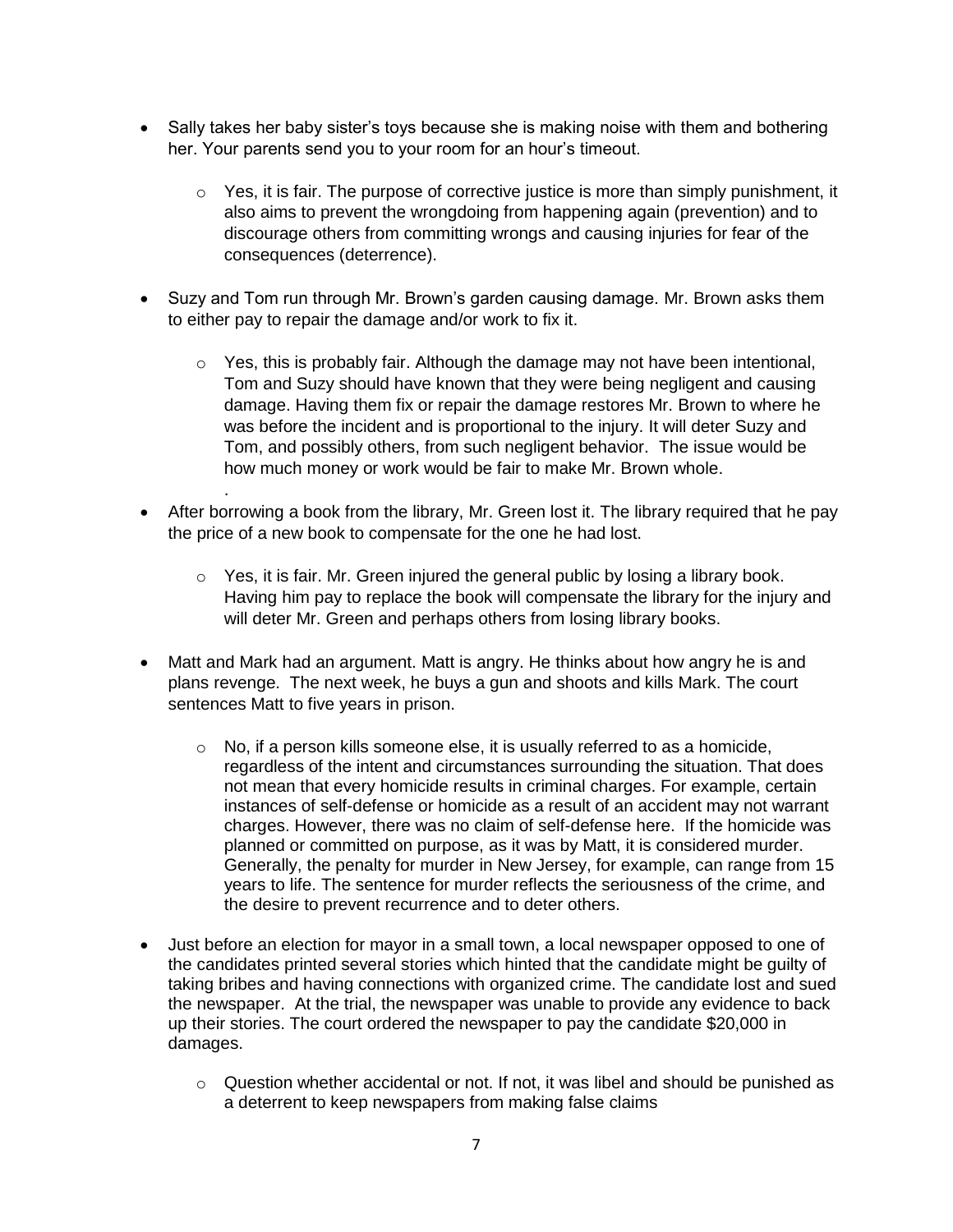- Two men were arrested and convicted of selling narcotics to teenagers. They were sentenced to 3 to 5 years in prison.
	- $\circ$  This was an intentional crime and the response needs to be enough punishment for prevention and deterrence.

### Critical thinking: What would be corrective justice and why?

Felonies are serious crimes, which often involve violence and require incarceration, such as arson, grand theft, kidnapping, murder, and rape. Many states take away the voting rights of felons serving prison terms as part of their punishment, based on the idea that voting is a privilege which is forfeited. The constitutionality of felons forfeiting their voting privilege was upheld by U.S. Supreme Court in *Richardson v. Ramirez* (1974). However, some states allow the vote to be returned once the individual has served his term.

What do you think would be corrective justice in terms of returning the vote to felons after they have served their prison terms, and why?

Students might answer that corrective justice has been served by incarceration and having felons forfeit their right to vote does not serve any corrective purpose. It is unlikely to deter others from committing a felony.

Alternatively, student might respond that by committing serious crimes, felons have forfeited their right to vote, and they and others should consider this before committing felonies. The basis may be more likely retribution

### Procedural justice

Procedural justice refers to the fairness of the ways information is gathered and how decisions are made—not to the fairness of the decisions themselves. We think of this primarily in a judicial setting but due process is followed by all branches of government, including in schools. Basically, the rights of the individual and the right of society to be safe are balanced against the potential severity of the consequences

The goals of procedural justice are:

- 1. To increase the chances of discovering information necessary to make wise and just decisions
- 2. To insure the wise and fair use of the information in making decisions
- 3. To protect important values and interests, such as the right to privacy, human dignity, freedom of expression and distributive justice

### Critical thinking: What do you think?

Have students work with a partner or in small groups to consider how fair were the procedures used to gather information or to make the decisions in the following situations. How could you make the procedures fair?

 Your physical education teacher decided to let the class choose what game they will play during the physical education period. The teacher asks for suggestions from several students and then says, "OK, that's it—volleyball." Although you and your friends who wanted to play basketball raised your hands, you were not given the opportunity to make your suggestions before the decision was made.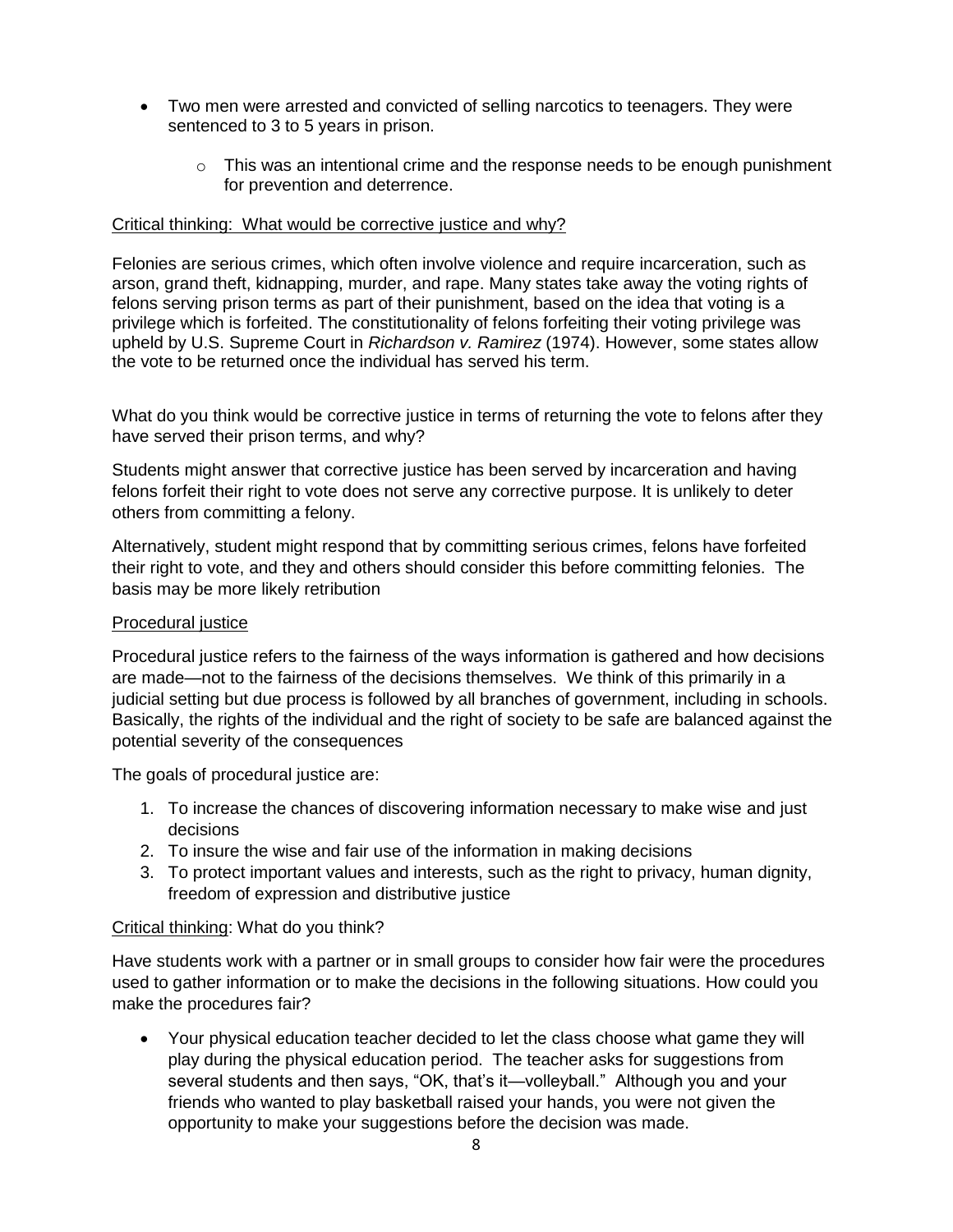- $\circ$  The teacher should hear from everybody before making a decision. And then, since the teacher said that the class could choose, they should be involved in the decision, by voting.
- Two neighbors inform the police that you look very much like one of a group of teenagers who broke into the school over the weekend and destroyed property in several classrooms. The police arrest you and charge you with vandalism.
	- o Police should gather more evidence before making an arrest. Were their fingerprints? Did anyone see the vandals? Did you get to explain where you were at the time and have it corroborated?
- Acting on a tip from an informer, the secret police broke into Alicia's house and searched for materials critical of the government. When they found several books written by writer with "foreign" sounding names, they took Alicia to the police station. After being questioned for give days without sleep and with nothing to eat but bread and water, Alicia confessed. She admitted that she had criticized the government several times. She was then tried as a traitor, convicted and sent to a work camp for ten years.
	- $\circ$  This entire scenario violates every right to personal dignity and free expression. A tip is not a sufficient basis for breaking into somebody's house. In the United States, the fourth amendment requires that the police have a warrant from a court based on evidence of the likelihood of
- A commission was established by the federal government to license industrial plants on public lands. The commission was required to hold public hearings before giving licenses. Several times, however, the commission refused to allow certain groups to make presentations at public hearings. The commission claimed that its staff had already studied and rejected the positions the groups wished to present.
	- $\circ$  Procedural justice would require that the commission hear from all groups interested in making a presentation at their public hearings before it makes a decision. It may comment after hearing from all groups, when it makes its decision that certain positions had been studied and rejected, giving the reasons for the rejection.

The Founders of our nation included a Bill of Rights which included basic rules for procedural justice.

Activity: Ask students to look at the Bill of Rights and Identify procedural due process rights;:

They should identify the following:

- Fourth Amendment:
	- $\circ$  No unreasonable searches without warrants issued by a court based on probable cause
- Fifth Amendment:
	- o Right to a speedy and public trial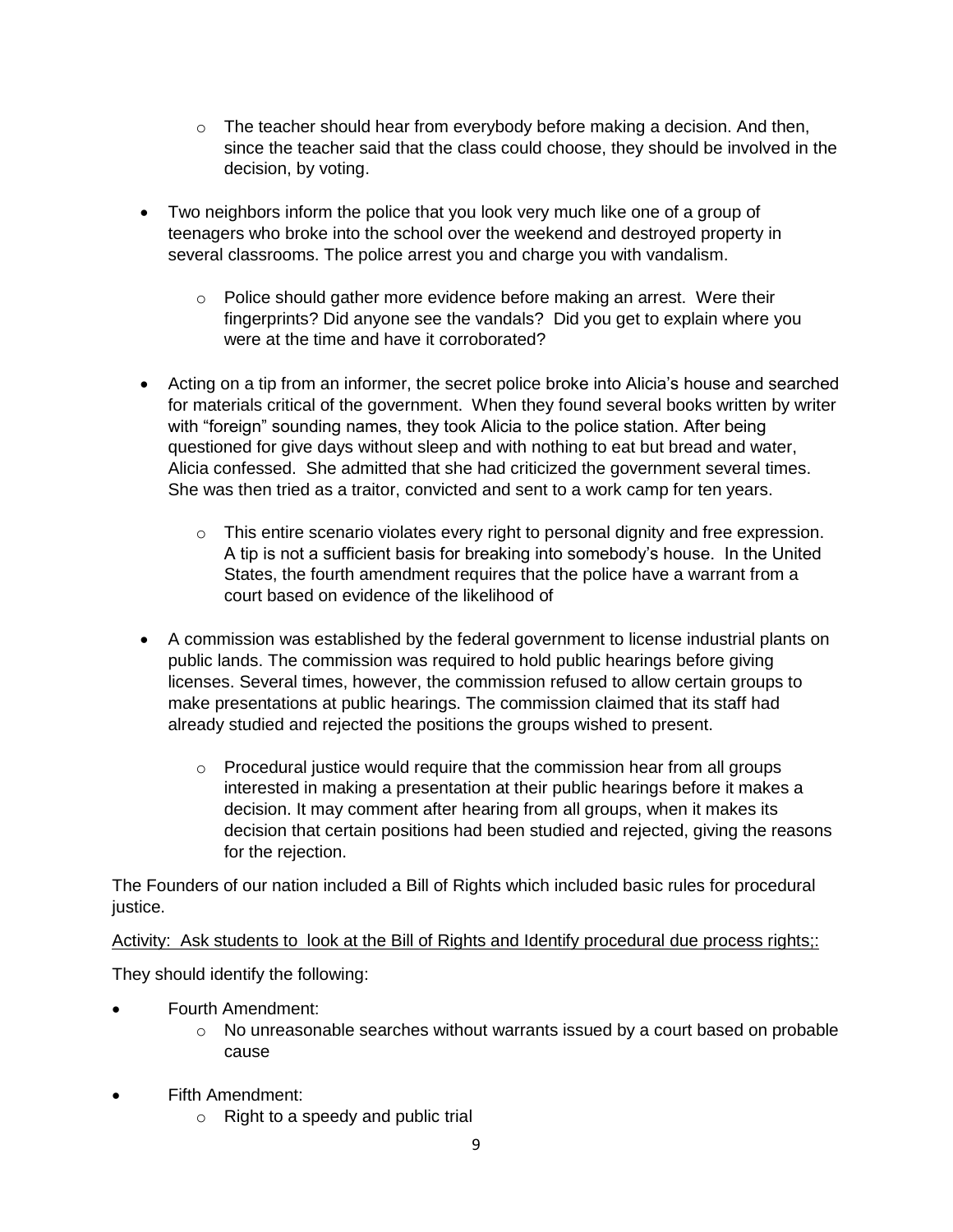- o Trial by an impartial jury in criminal cases.
- $\circ$  Right to be present at the trial and heard in one's own defense (effective presentation includes having a lawyer)
- Sixth Amendment
	- o Right to a jury trial in some cases
	- o Court to follow the rules of common law

The extent of "procedural justice" (also called "due process") depends on the extent of the right involved:

- $\circ$  If you my potentially lose your liberty and go to jail, your procedural due process is much greater than if you are a student who has been suspended for a day because of getting into a fight.
- $\circ$  Potential jail term would require a lawyer, a trial, the opportunity to cross examine.
- o Suspension would require notice and a hearing.

Activity: Have students look at court cases and current events to explain why due process is essential for the protection of individual rights and maintenance of limited government.

Mock Trials: A mock trial involves students in simulating a real trial and provides an opportunity for them to apply and see the application of procedural justice. Students prepare and play the roles of attorneys, witnesses, jurors, bailiffs, and others involved in the judicial process. See New Jersey Stat Bar Foundation Mock Trial Competition for grades 7 and 8 at [https://njsbf.org/school-based-programs/mock-trial/law-adventure-competition-for-grades-7-and-](https://njsbf.org/school-based-programs/mock-trial/law-adventure-competition-for-grades-7-and-8/)[8/](https://njsbf.org/school-based-programs/mock-trial/law-adventure-competition-for-grades-7-and-8/) or Mock Trial Strategies at [https://classroomlaw.org/student-programs/mock-trial/mock-trial](https://classroomlaw.org/student-programs/mock-trial/mock-trial-in-your-classroom/)[in-your-classroom/](https://classroomlaw.org/student-programs/mock-trial/mock-trial-in-your-classroom/)

For more detail about due process, see "What is Due Process" at [https://civiced.rutgers.edu/documents/civics/middle-school-civics/american-ideals/87-what-is](https://civiced.rutgers.edu/documents/civics/middle-school-civics/american-ideals/87-what-is-due-process)[due-process](https://civiced.rutgers.edu/documents/civics/middle-school-civics/american-ideals/87-what-is-due-process)

For more detail about the three kinds of justice, see the Center for Civic Education's Foundations of Democracy, Middle School Level.

### Extension: What would a just society look like?

Have a class discussion about what a just society would look like or ask students to individually prepare essays responding to this question. The discussion and/or essays should explain how the benefits from education and employment could be fairly distributed, how the burdens of taxation could be fairly distributed, how everybody would follow fair procedures for gathering information and making decisions, and how responses to wrongs or crimes would be measured to prevent further crimes.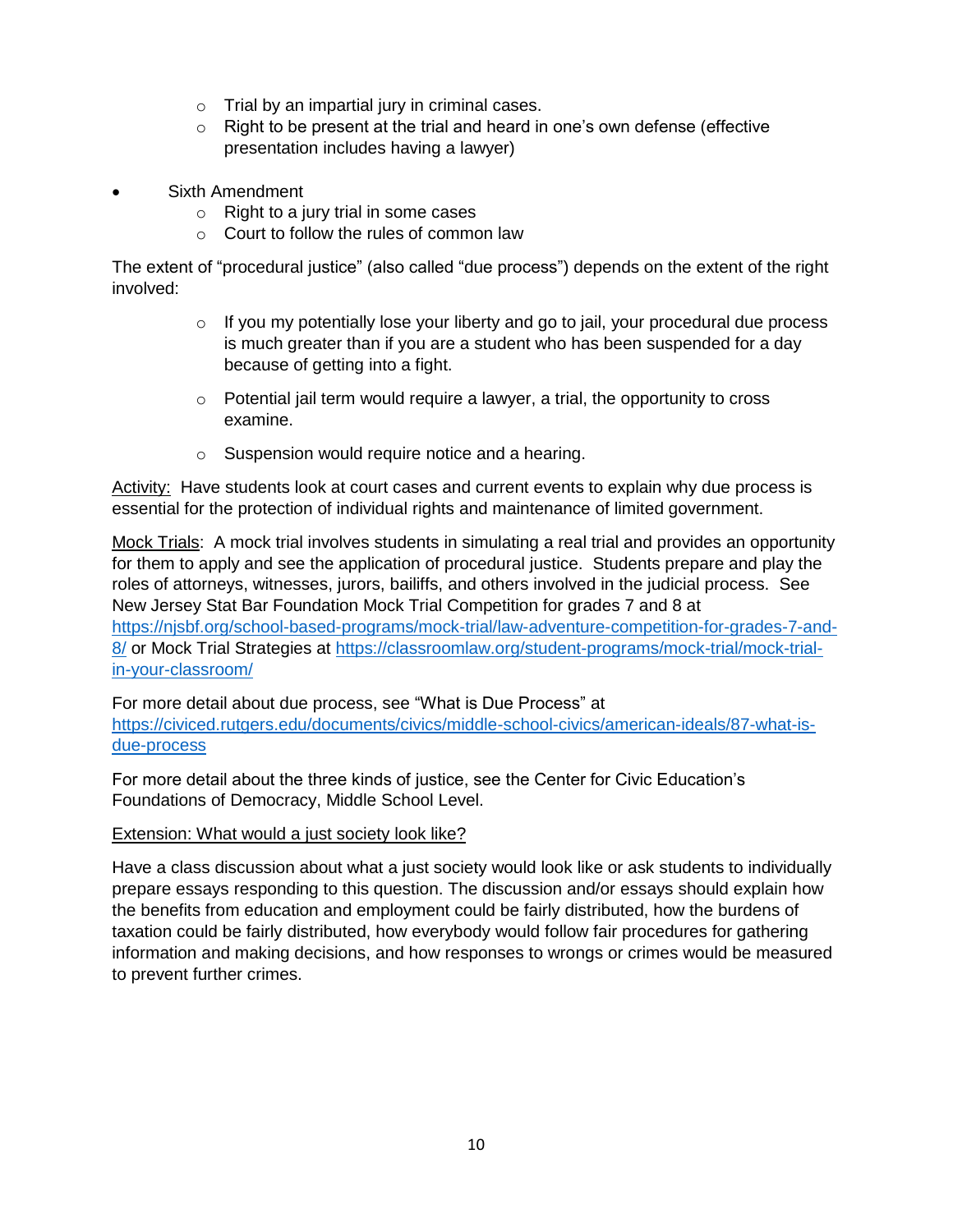# Handout One: Fairness or Justice

How we determine what is fair may depend upon the situation.

For example, when we are concerned about the fairness of how something is shared or distributed, we look at the benefit or the burden of the thing to be distributed. For example, how should the amount of pay for work (the benefit) be allocated? Or how should household chores or taxes (the burden) be distributed. This is distributive justice.

When we are concerned about the fairness of how we correct or respond to some injury (such as an accident) or wrongdoing (such as a crime), we are talking about corrective justice.

When we are concerned about how we gather information and make decisions, we are talking about procedural justice.

Identify which type of justice is involved in the following situations:

- Your class has 12 color markers. There are 20 students who want to use them.
- A student in your class cheats on a test.
- The principal wants to find out who painted graffiti in the restrooms.
- Your class has to decide how much each student should donate for a spring party.
- The librarian has \$2000 to spend on the school library. She has to decide whether to buy more books or a new computer.
- During recess, a student in your class throws a ball and breaks a window.

Identify situations involving distributive, corrective and procedural justice from media sources.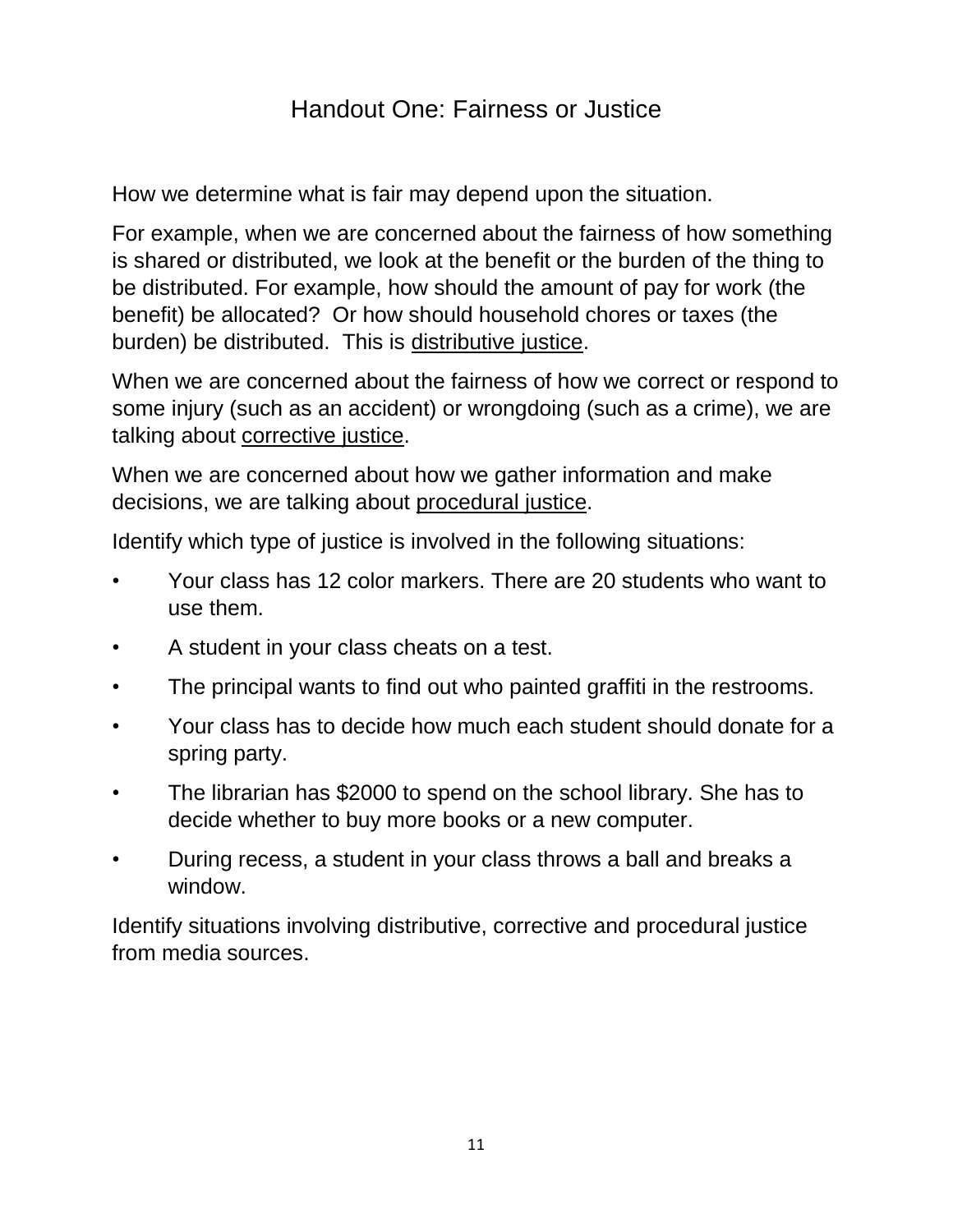# Handout Two: Distributive Justice

Distributive justice is based on the principle of similarity, that is, people who are in similar positions should be treated the same. How do we determine which similarities or differences are important?

We consider the similarities or differences among these people in terms of:

Need: the degree to which the persons or groups are similar or different in terms of need for what is being distributed.

Example: Suppose there are ten people waiting in a hospital emergency room. Six have been waiting a long time, but are not seriously injured. The other four, who just arrived, suffered severe injuries in a car crash.

Who has the greatest need and should be seen first?

Capacity: the degree to which the persons or groups are similar or different in terms of their capacity or ability to deal with whatever is being distributed.

Example: Six students want to work on the school newspaper. Two of the students write very well.

Who has the greatest capacity and should be given the opportunity?

Desert: the degree to which the persons or groups are similar or different in terms of deserving what is being distributed.

Example: Suppose that in the Olympic Games six nations had teams running the 400-meter relay race. At various stages, different teams were ahead, but at the finish the runner from Germany was first over the finish line, the runner from Canada was second over the line and the runner from the United States was third over the line.

Which teams were the most deserving of the Gold Medal, Silver Medal and Bronze Medal?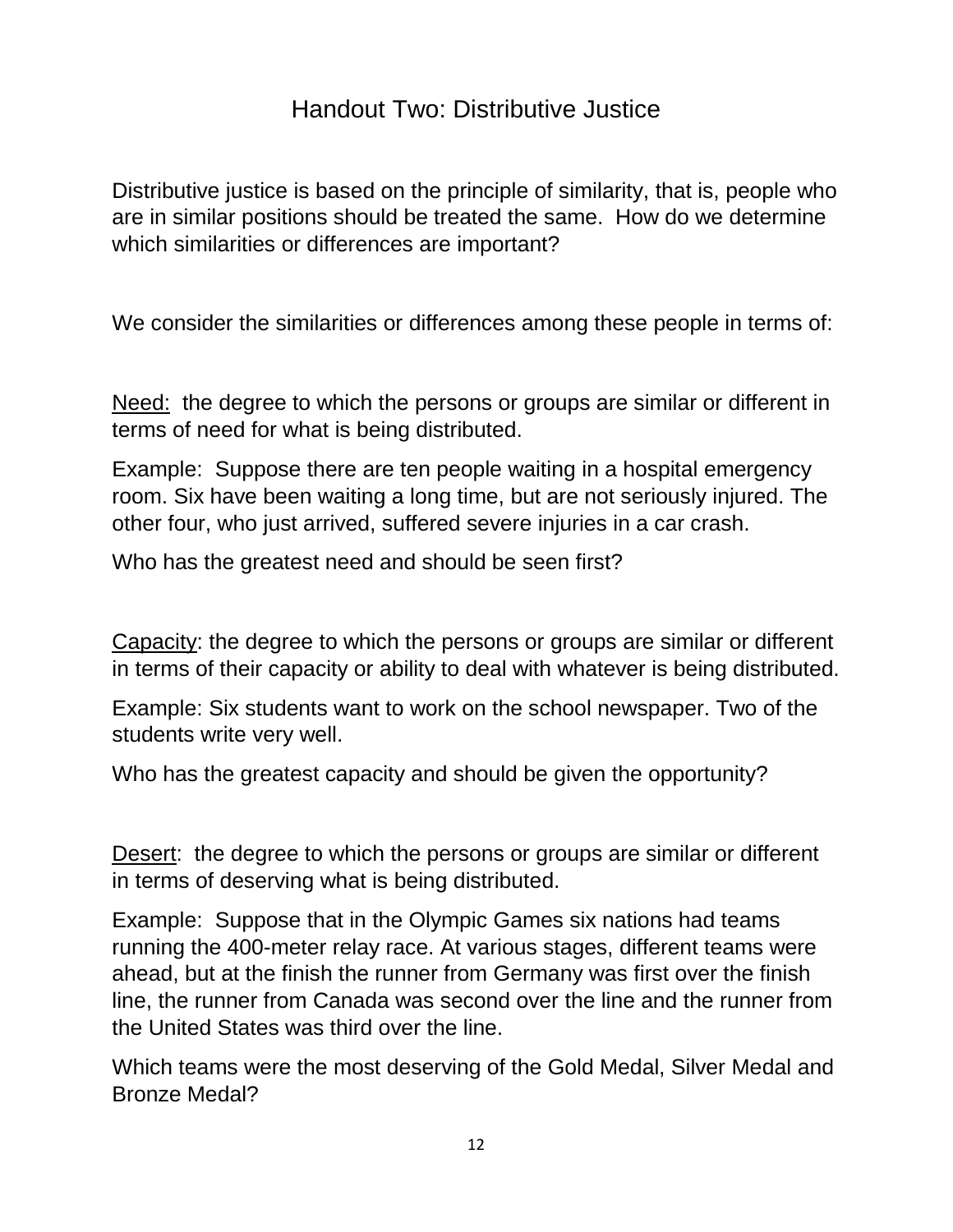Handout Three: Which similarities and differences regarding need, capacity and desert should be taken into account in deciding how to distribute benefits or burdens?

Consider each scenario and determine:

.

.

- How are the people in each situation the same?
- How are the different?
- How should similarity of need, capacity or desert be applied?
- What would be the fair thing to do in each situation?

1: Your community has had a terrible fire. The Red Cross has a limited amount of food and clothing to help people. The fire did not hurt several families. It did destroy the home and property of many others.

2: On the island of Exuma, food was distributed to people based on how tall they were. Tall people got more food than short people. The reasoning behind the policy was that the shorter a person was, the smaller his or her stomach was and the less food he or she needed.

3: You want to leave your five-year old child with a baby sitter. Your cousins have all asked to babysit. The ages of your cousins are seven, ten and fourteen.

4: In your class, three students always interrupt others. They make it difficult to learn. Your teacher needs to decide who should receive poor grades in citizenship.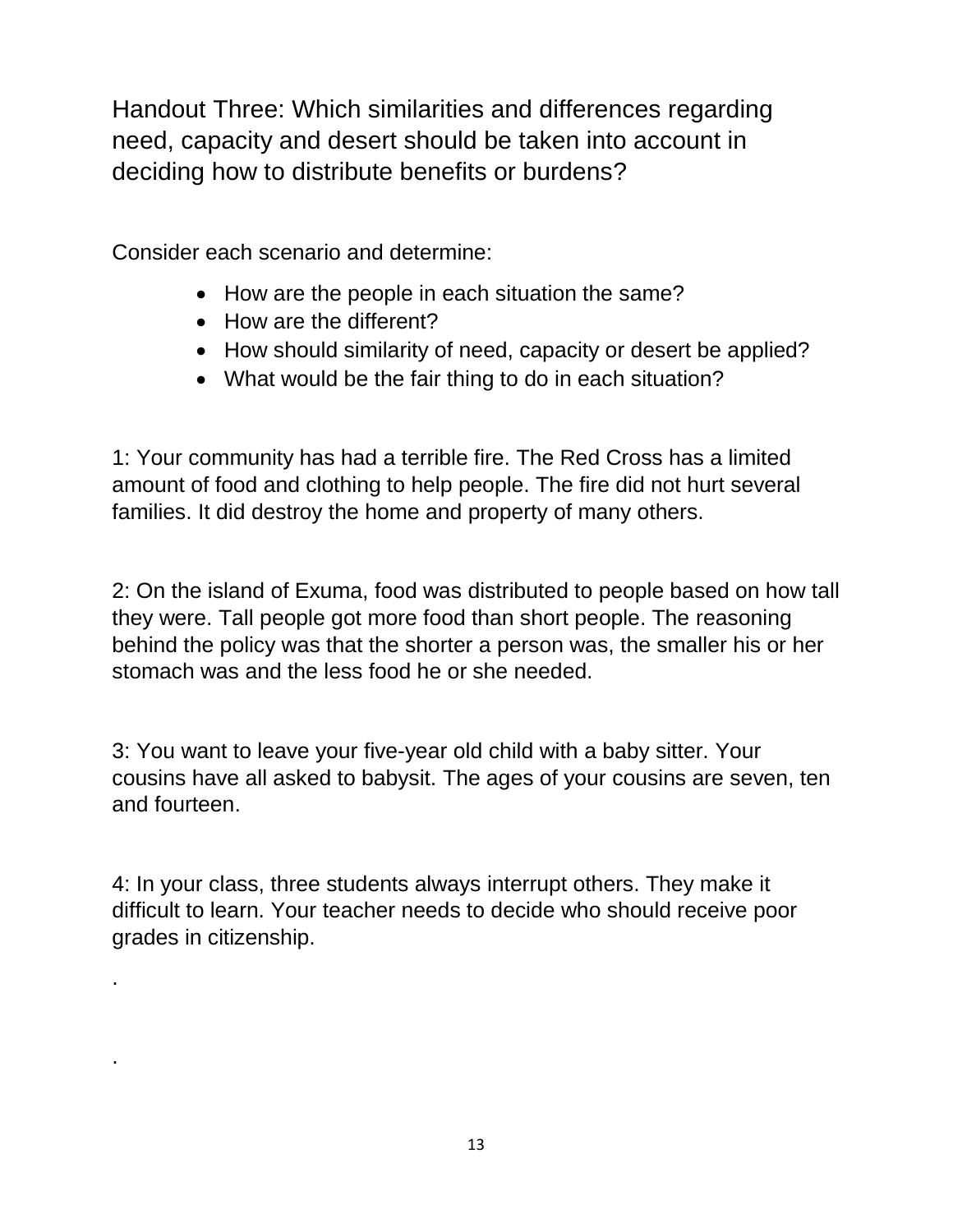# Handout Four: Corrective Justice

Which goals of corrective justice do you think should be most important? Why?

Retribution: ensuring that those committing wrongs/crimes are punished to satisfy society's need or desire for vengeance

Restoration: helping the victims and survivors of crime, usually in the form of receiving payment from the offender

Deterrence: preventing others from committing similar wrongs or crimes

Rehabilitation and Prevention: helping those who have committed crimes to change so that they will not commit any further crimes (prevention)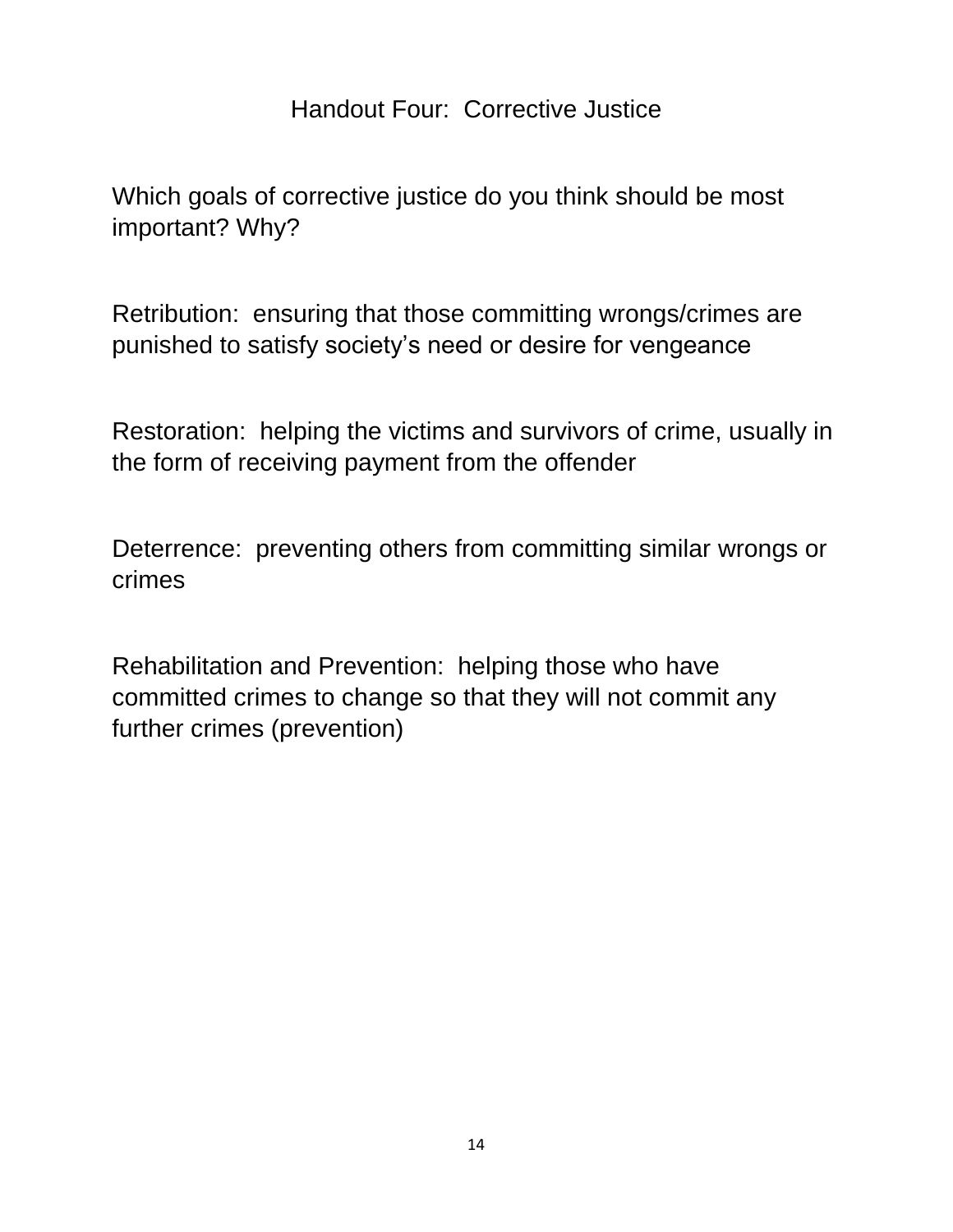# Handout Five: Injuries or Wrongs?

Corrective justice refers to the fairness of responses to wrongs or injuries. Wrongs are intentional and may require different responses than injuries, which are unintentional, such as accidents or carelessness. Criminal negligence is conduct where a person ignores an obvious risk or disregards the life and safety of those around him.

Identify whether the following situations involve wrongs or injuries:

- Three teenagers assaulted Mrs. Samuels. They stole her purse. Mrs. Samuels broke her arm in the fall.
- Jake extorted money (\$1000) from Ryan based on blackmail.
- Juliet dropped Paula's pot. The pot broke into several pieces.
- Sally takes her baby sister's toys because she is making noise with them and bothering her.
- Suzy and Tom run through Mr. Brown's garden causing damage.
- After borrowing a book from the library, Mr. Green lost it.
- Matt and Mark had an argument. Matt is angry. He thinks about how angry he is and plans revenge. The next week, he buys a gun and shoots and kills Mark.
- Just before an election for mayor in a small town, a local newspaper opposed to one of the candidates printed several stories which hinted that the candidate might be guilty of taking bribes and having connections with organized crime.
- Two men were arrested and convicted of selling narcotics to teenagers.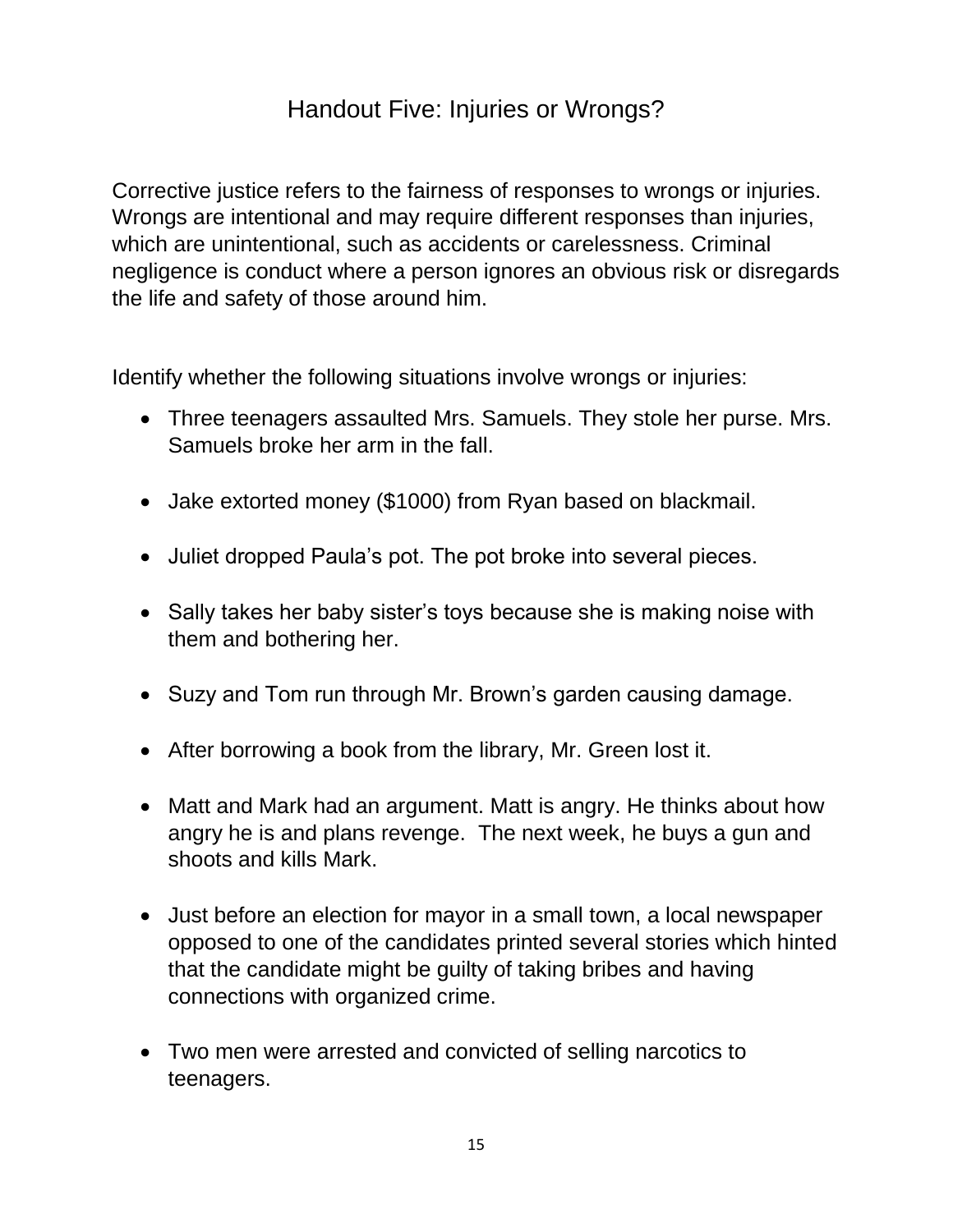# Handout Six: Are these fair responses to wrongs? Why or why not?

- Three teenagers assaulted Mrs. Samuels. They stole her purse. Mrs. Samuels broke her arm in the fall. Mrs. Samuels charges the three teenagers with assault but they are only given a reprimand by the court.
- Jake extorted money (\$1000) from Ryan. The court sentenced him to 50 years in prison.
- Juliet unintentionally dropped Paula's pot. The pot broke into several pieces. Paula asks Juliet to buy her a new pot, of the same size and quality.
- Sally takes her baby sister's toys because she is making noise with them and bothering her. Your parents send you to your room for an hour's timeout.
- Suzy and Tom run through Mr. Brown's garden causing damage. Mr. Brown asks them to either pay to repair the damage and/or work to fix it.
- After borrowing a book from the library, Mr. Green lost it. The library required that he pay the price of a new book to compensate for the one he had lost.
- Matt and Mark had an argument. Matt is angry. He thinks about how angry he is and plans revenge. The next week, he buys a gun and shoots and kills Mark. The court sentences Matt to five years in prison.
- Just before an election for mayor in a small town, a local newspaper opposed to one of the candidates printed several stories which hinted that the candidate might be guilty of taking bribes and having connections with organized crime.
- Two men were arrested and convicted of selling narcotics to teenagers. They were sentenced to 3 to 5 years in prison.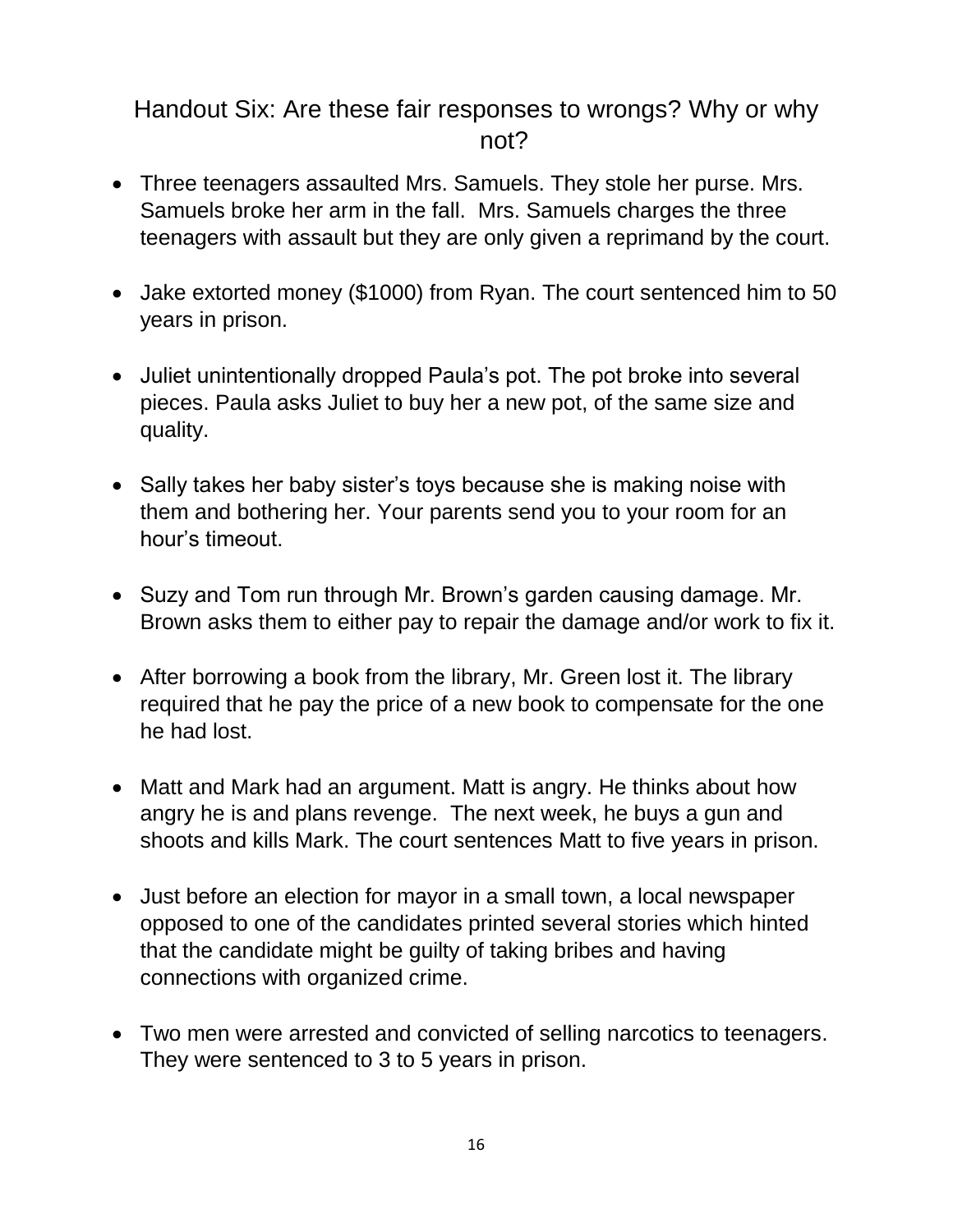Handout Seven: Critical thinking: What would be corrective justice and why?

Felonies are serious crimes, such as arson, grand theft, kidnapping, murder, and rape, which often involve violence and require incarceration. Many states take away the voting rights of felons serving prison terms as part of their punishment, based on the idea that voting is a privilege which has been forfeited.

The constitutionality of felons forfeiting their voting privilege was upheld by U.S. Supreme Court in *Richardson v. Ramirez* (1974). However, some states allow the vote to be returned once the individual has served his term.

What do you think would be corrective justice in terms of returning the vote to felons after they have served their prison terms, and why?